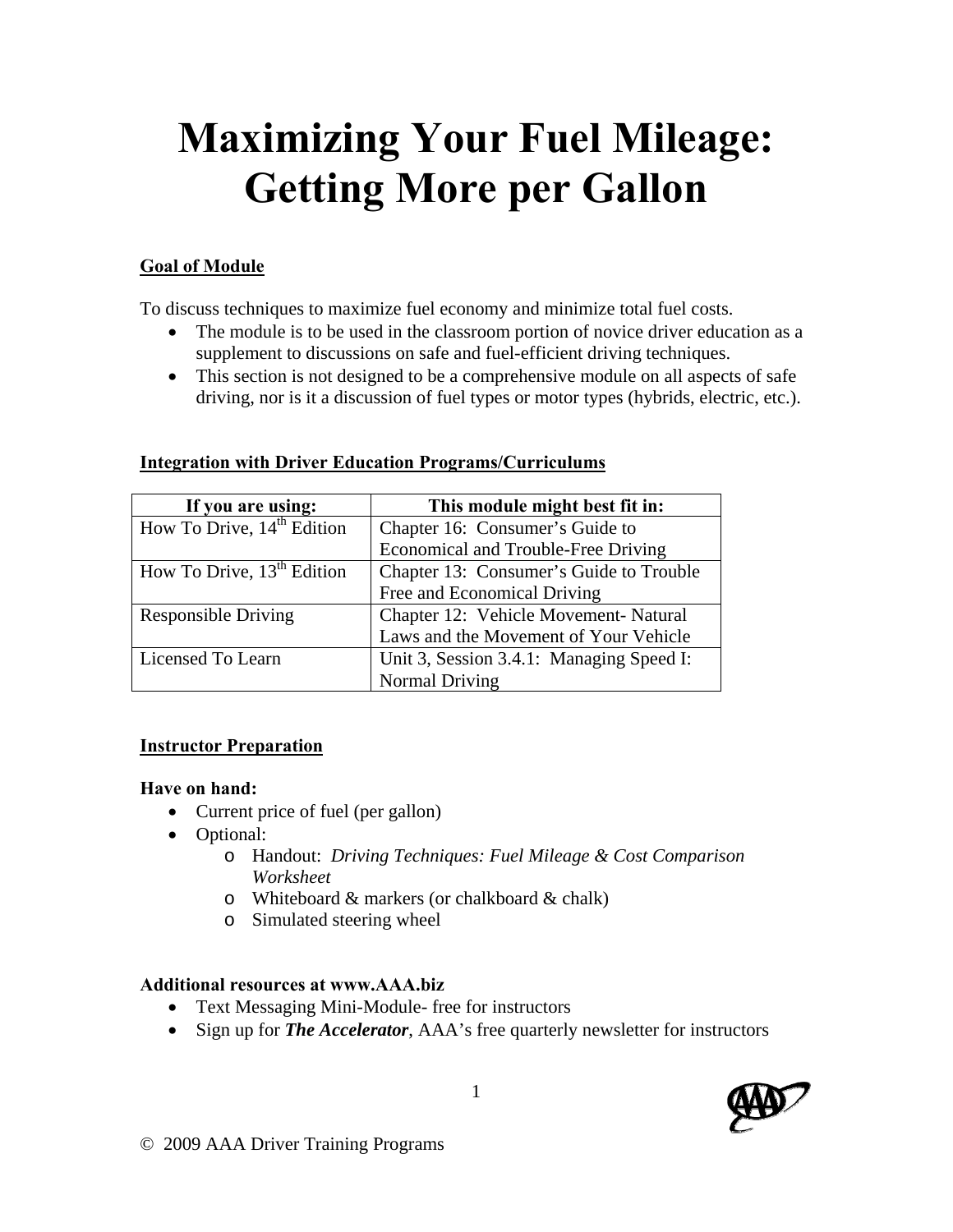#### **Module Start**

## **Introduction**

Let's take a look at how to use less fuel while driving. Specifically, we'll be discussing:

- How you drive affects how much fuel you use
- What you gain by driving efficiently
- Fuel-efficient driving techniques you can use every time you drive

#### Background

- We have lots of vehicles in the U.S.
	- o 160 million on the road
	- o Burn 126 billion gallons of fuel each year
	- o Fuel use rises approximately 3% per year
- The amount of fuel used by drivers in the U.S. has an impact on:
	- o Family finances- fuel costs money
	- o The environment
- ASK: What types of fuels are used to power vehicles today?
	- Some common types include:
		- o Gasoline
		- o Diesel
		- o Bio-fuel
		- o Electricity
		- o Hybrids (generally a combination of gasoline and electricity)
		- o Compressed Natural Gas
		- o And others

ASK: How does fuel come to result in forward motion?

- o The engine converts fuel to energy, which propels the vehicle
- o The rule: Speed costs- period. It requires fuel, and fuel costs money.
- Vehicle efficiency
	- o Combustion engines are not actually very efficient, in terms of converting energy into forward motion
	- o More than 80% of the energy in a vehicle's gas tank is wasted in various thermal, frictional and standby losses and the exhaust system
	- o This leaves less than 20% of potential energy being converted to vehicle motion

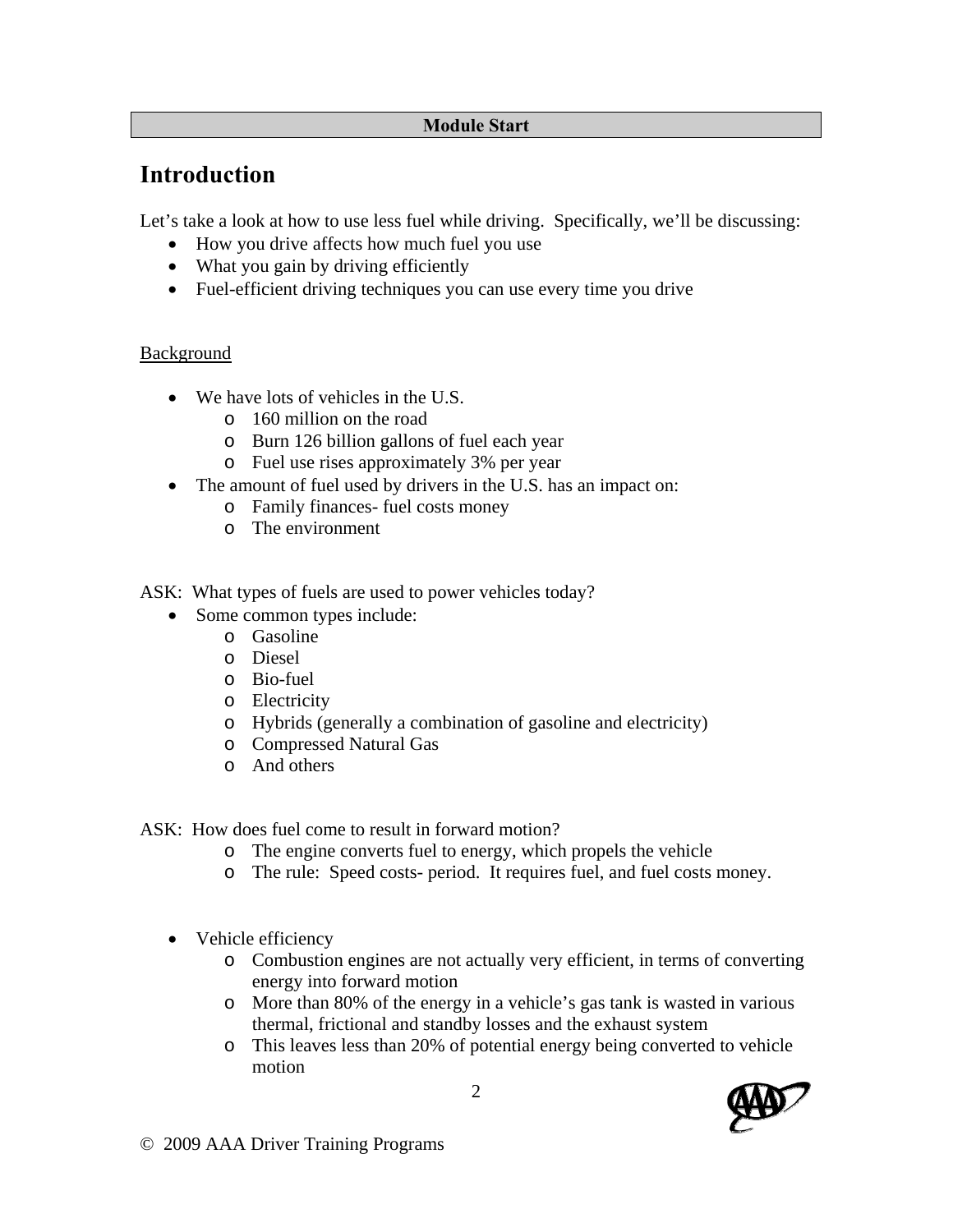ASK: How is fuel use measured in the U.S.?

- Miles per gallon, abbreviated "mpg"
- It describes how many miles you can drive on one gallon of fuel

ASK: What are some of the main factors that can affect your mileage?

- Vehicle factors
- How you drive

ASK: What are some of the benefits you could gain by driving as efficiently as possible?

- Saves on fuel costs
- Reduces wear and tear on the vehicle
- Reduces negative impact on environment
- Safety! (It turns out that fuel-efficient driving techniques can also be safe)

# **Driving Techniques**

Let's take a look at some driving techniques that can be used to consume less fuel.

ASK: To start, what are the major inputs drivers can perform with any vehicle?

- Accelerate, and selection of cruising speed
- Steer
- Decelerate, or brake

We'll take a look at each of these. But first, we have to remember that safety takes priority, no matter what. It does you no good to save fuel if you so do at the expense of safety.

#### **A. Acceleration and Cruising Speed**

#### Accelerating

ASK: What is the relationship between how quickly you accelerate and how much fuel you use?

- The faster you accelerate, the more fuel is used
- If you accelerate gently, you use less fuel
- If you accelerate quickly or aggressively, you use much more fuel

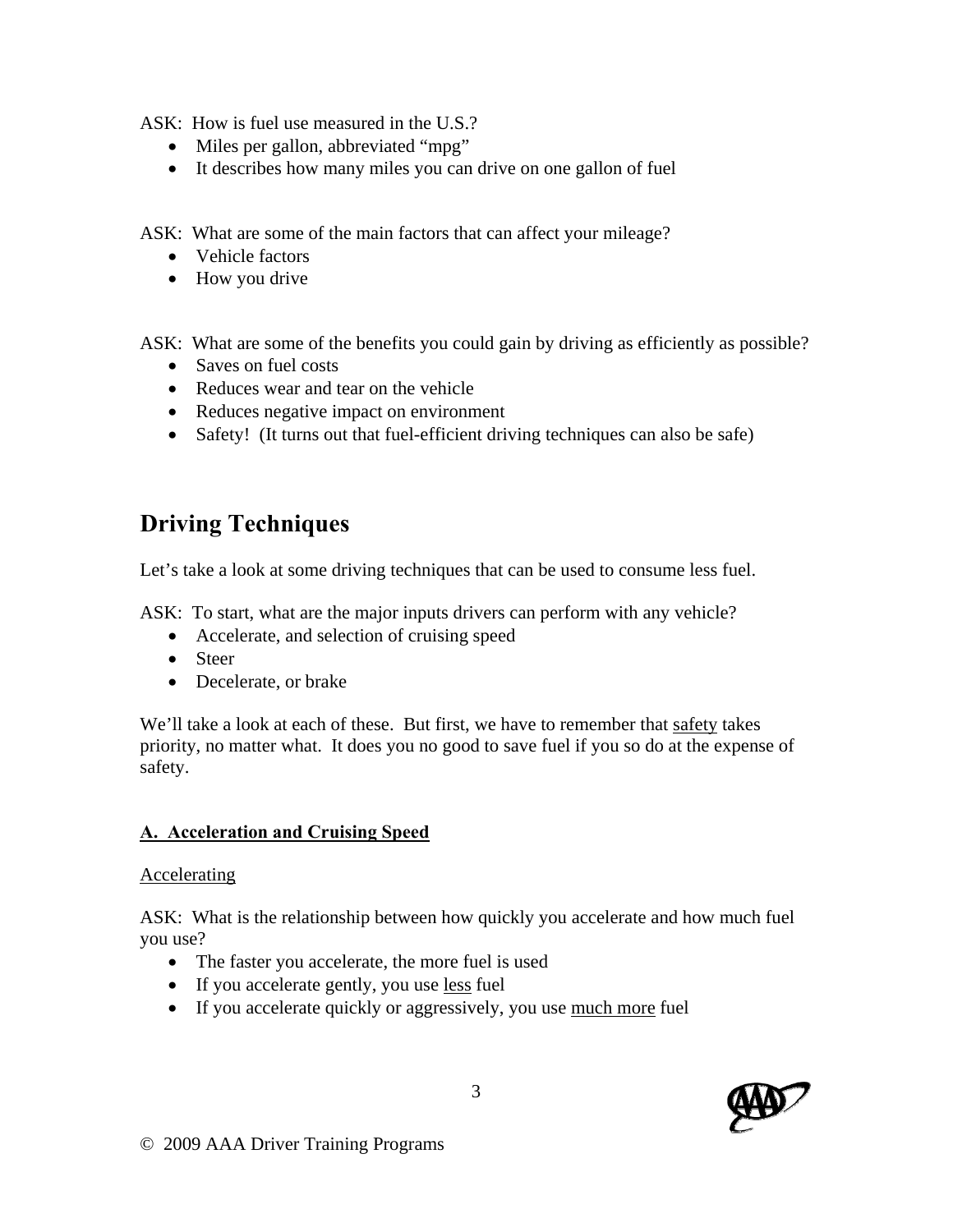ASK: Next, say you are parked. How much fuel does it take to get a vehicle moving from a stopped position?

- It actually requires quite a lot of fuel
- Accelerating from a stop is not very efficient- it takes lots of energy to get a 3,000+ pound vehicle moving from zero miles per hour (mph)

ASK: When might a driver need to accelerate from a stop (from zero mph)?

- When a signal light turns green
- When moving forward in stop-and-go traffic
- After backing up, in order to move forward
- When leaving a parking space

Let's take a closer look at that last one- leaving a parking space. Drivers often park in spaces that require them to back out before moving forward.

ASK: What would be a fuel-saving alternative to parking in a space from which you have to back out?

- Park in a space from which you can pull <u>forward</u> when you leave
- For example, many parking lots feature perpendicular parking that features two adjacent spaces, front-to-back
	- o When it's safe and when the space on the far side is clear, you can pull through the first space into the second and park
	- o This allows you to pull straight out when you leave, and accelerate from zero mph only once, instead of twice

(Once to back up, then Once to move forward)

ASK: How about when you are in heavy, slow traffic? What can you do to minimize the number of times you stop?

- Look ahead, even through the car ahead, to judge space and time
	- o Look for brake lights ahead
	- o Try to lift off the accelerator well before braking is needed
- This can help you keep rolling
- Rolling forward even at a low speed can help you minimize the number of times you have to stop, if done safely

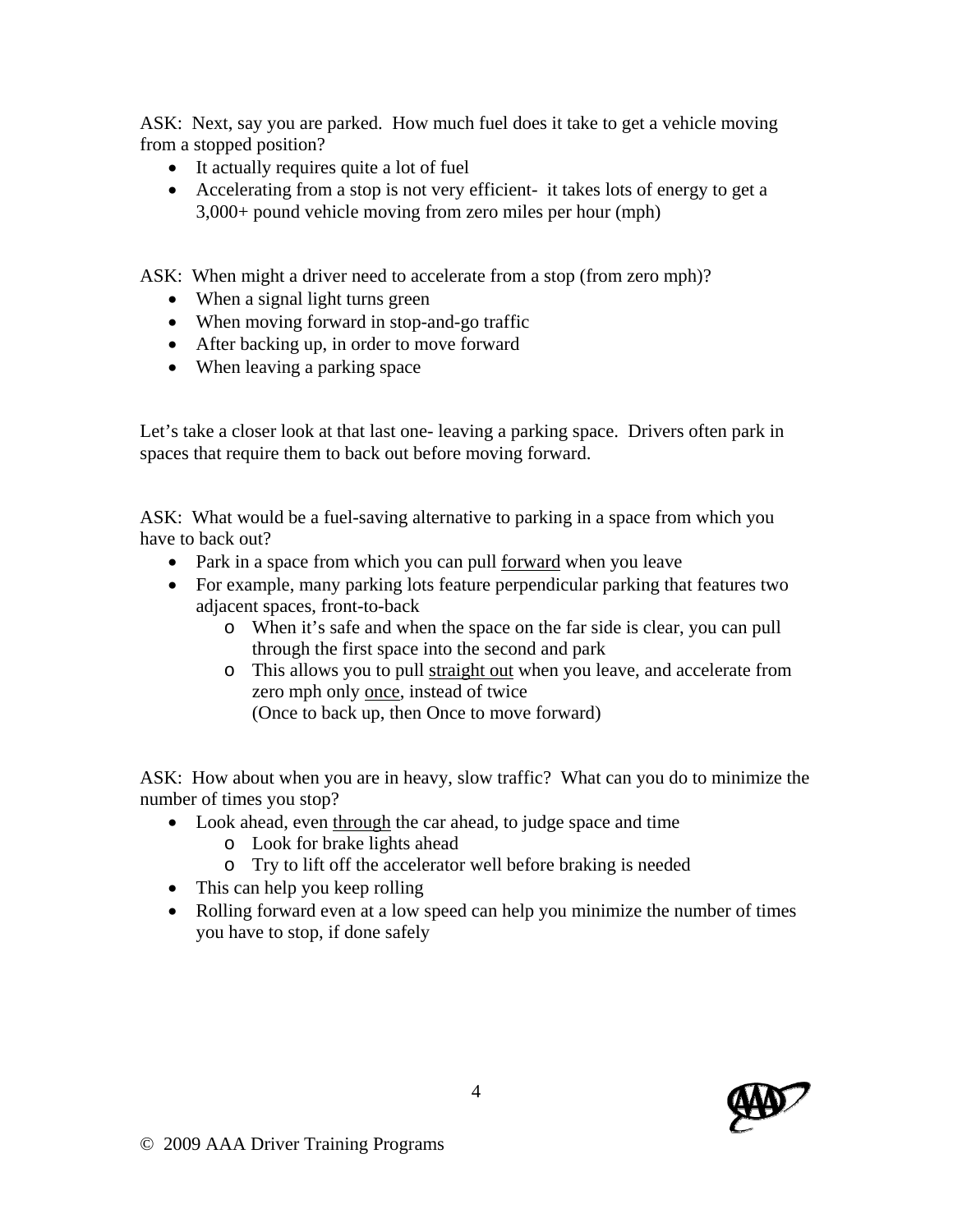#### Cruising at Speed

ASK: How about once you get up to speed? How can you drive to save fuel?

- One of the easiest ways is to drive at the speed limit (or below, depending on conditions- traffic, weather, etc.)
- Government estimates indicate that each 5 mph over 60 mph is like paying an extra 25 cents per gallon of fuel- it uses that much more fuel

ASK: What else can you do to save fuel once you're up to speed?

- Try to maintain a constant speed
- Each time you slow down or speed up, you use more fuel
- The engine will run most efficiently at a constant speed

ASK: What system do many vehicles have that helps drivers maintain a constant speed?

- Cruise control (Speed control)
- When used properly, it can help drivers use up to 14% less fuel
- If you have cruise/speed control, read your owner's manual to learn how to use itit can really make a difference

#### **B. Steering and Turning**

The fact that how fast you accelerate and how fast you drive at speed affects how much fuel you use is probably not that surprising.

#### How Much You Steer

ASK: But how about steering? How could how your steering technique affect how much fuel you use?

- Tires provide traction by gripping the road surface- this grip, or "traction," occurs due to friction: surface resistance to relative motion.
- The friction between the tires and the road surface also plays a role when steering
	- o Each degree that the steering wheel is turned causes the vehicle to slow
	- o The tires resist the turning motion, and as a result the vehicle slows a little • This can add up!
	- o Each degree that the tires are turned from straight ahead equals applying the brakes to about 1.5% of their stopping ability
		- That is, if you turn the steering wheel just one degree, the car will slow down as if the brakes were applied by 1.5% of their ability
		- Example- turning the tires 20 degrees equals about 30% brake application (20 degrees  $X$  1.5% = 30% braking)

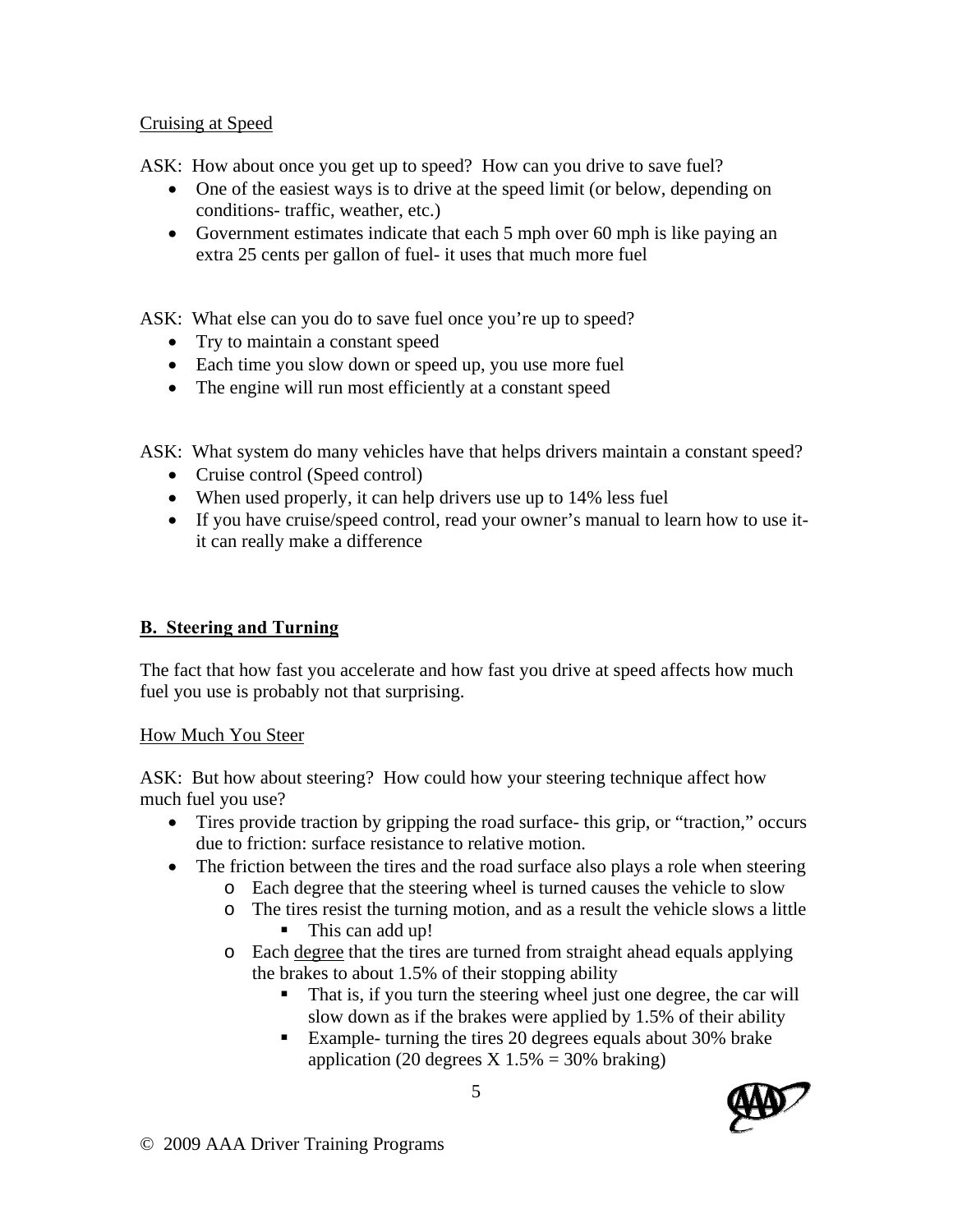DEMONSTRATION: Use a simulated steering wheel to show slight steering to emphasize that it doesn't take much steering input to start slowing the vehicle noticeably.

- Bottom line- turn the steering wheel only as much as needed
	- o Be sure to turn enough- too little can be unsafe
	- o If you turn too much, you have to then unwind the steering, all the while scrubbing off speed that you have to regain through acceleration

#### Left Turns Across Oncoming Traffic

ASK: How about one specific type of steering- left turns across oncoming traffic? Why might such a turn cause a driver to use extra fuel?

- Because of the oncoming traffic, these turns generally require a driver to wait for a sufficient gap in traffic before turning safely
	- o At zero miles per hour, you get zero miles per gallon- you're wasting fuel keeping the engine running while at a standstill
	- o Having to wait for a large enough gap can use up a lot of fuel
- One large delivery service company does not allow its drivers to make left turns across oncoming traffic
	- o The company recognizes significant fuel savings and safety benefit
	- o It sounds strange, but a little thought about which route options you have can help you use less fuel
	- o Consider avoiding such turns- it's safer, and it can save you fuel

#### **C. Decelerating and Braking**

Just like the accelerating, when and how you slow down can be a very effective tool to maximize fuel mileage. It largely comes down to timing.

- Try this: When you determine that you will have to come to a stop (stop sign, signal light), lift off the accelerator as early as reasonably and safely possible
	- o Avoid continuing at full speed and having to use the brakes hard as you near the stopping area
	- o Instead of braking hard, you'll be coasting more smoothly toward your intended stopping point
	- o If you lift early, you increase the chance that the intersection will be open to you by the time you reach it, eliminating your need to stop the vehicle
		- Remember the earlier recommendation to keep rolling?
		- When you do, even when slowing down, you could save fuel
		- This requires looking and thinking ahead

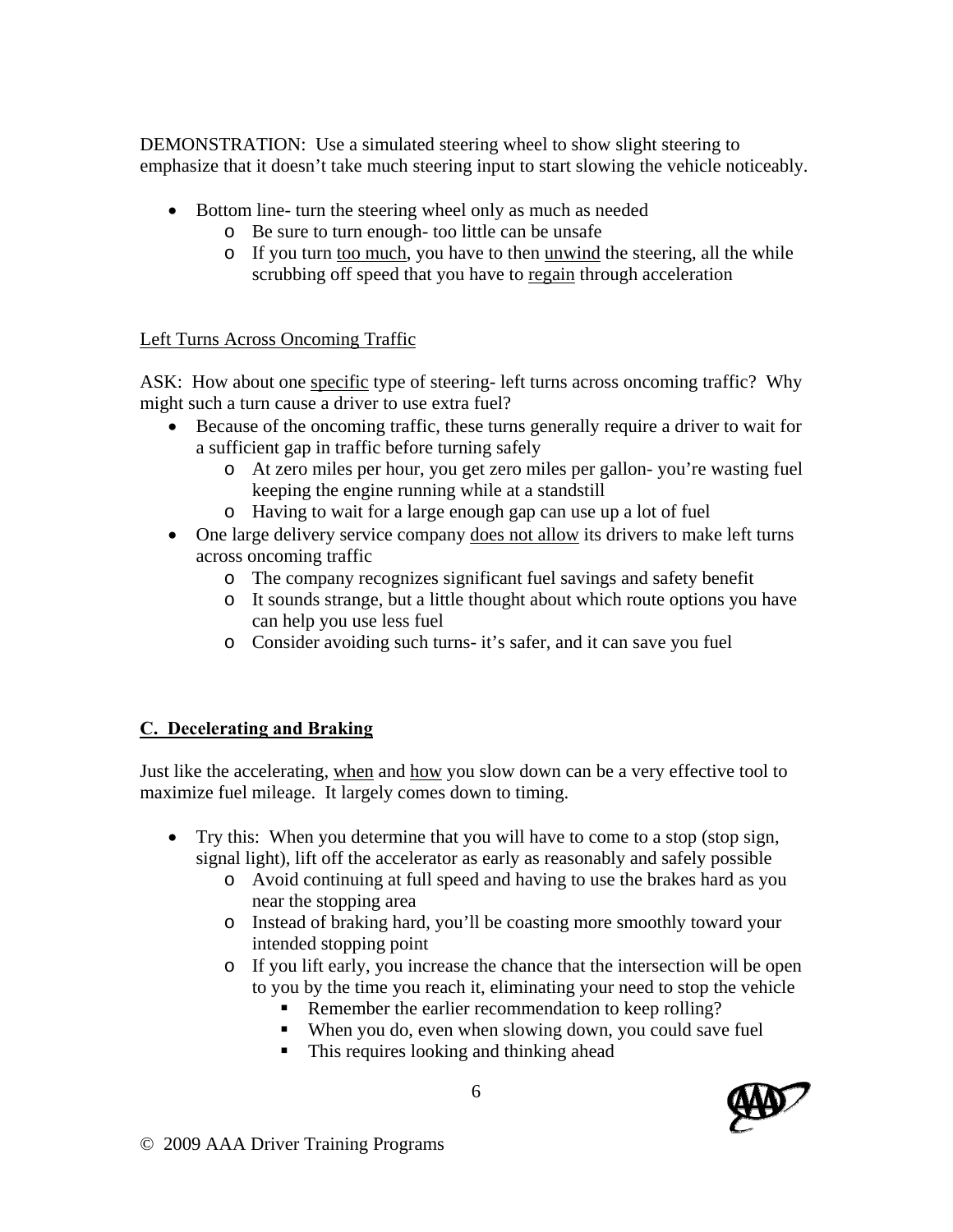- Also avoid slowing down more than you need to
	- o Each time you slow down more than necessary, it takes even more acceleration to get you back up to your cruising speed
	- o Don't decrease your safety, but when possible, look ahead far enough to ensure you don't slow down more than necessary

# **How Fuel-efficient Driving Techniques Can Pay Off- Literally**



**What: A worksheet example (attached) to demonstrate how much money could be saved in a year by driving to maximize fuel efficiency.** 

**How long: Approximately 4 minutes** 

**How: Two choices** 

- **A. Hand out the worksheet for each student to complete separately**
- **B. The instructor can lead the exercise on the board for the entire class**

**Answers: See table below.** 

|                     | $25$ mpg | $30$ mpg |
|---------------------|----------|----------|
| Miles per month     | 1,000    | 1,000    |
| Gallons per month   | 40       | 33       |
| Fuel cost per month | \$110    | \$91     |
| Fuel cost per year  | \$1,320  | \$1,092  |
| <b>Difference</b>   | \$228!   |          |

ASK: What can \$228 buy you each year?

- A new cell phone
- A lot of music
- A portion of car insurance
- Others???

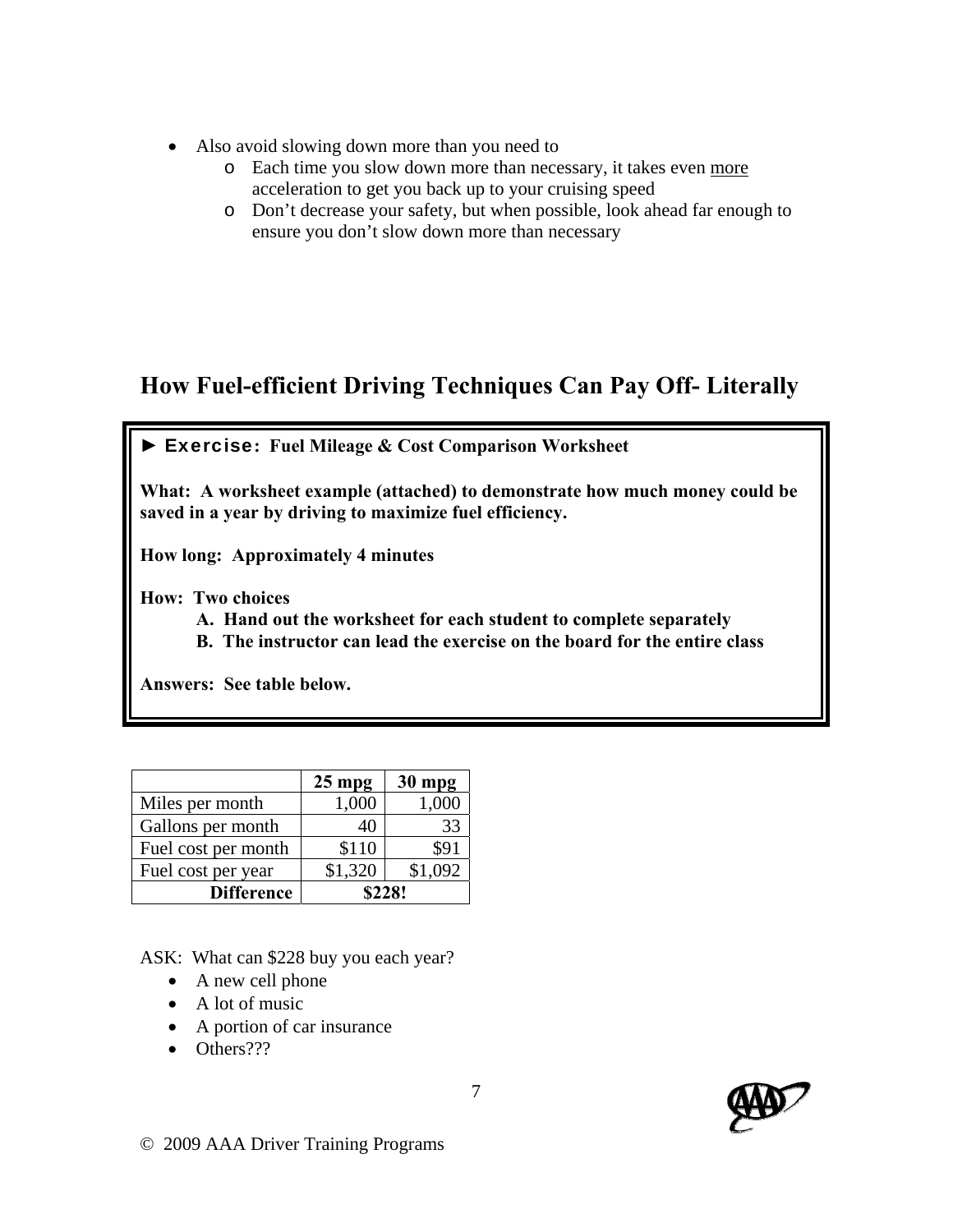# **Optional Content**

Some Additional Fuel-Saving Tips

• Combine trips together to minimize the total number of miles driven over a few days.

• Remove excess weight from the vehicle (school books, sports equipment, etc.). The heavier the vehicle, the more fuel it uses.

• Remove roof racks when not in use. These can create aerodynamic drag, requiring more fuel.

• Purchase a "toll tag" if you drive on toll roads frequently- this can help you avoid having to slow down as much, or to stop to pay tolls by hand.

ASK: What other fuel-efficient driving techniques can you think of that are both safe and effective?

# **Knowledge Review**

A. List at least two techniques related to acceleration and cruising speed that can help reduce fuel use.

- Accelerate slowly
- Drive at the speed limit
- Minimize changes in speed

B. List two techniques related to steering and turning that can help reduce fuel use.

- Turn only as much as needed
- Avoid left turns across oncoming traffic
- C. List two techniques related to deceleration and braking that can help reduce fuel use.
	- Lift off the accelerator as early as reasonably and safely possible
	- Do not slow more than necessary

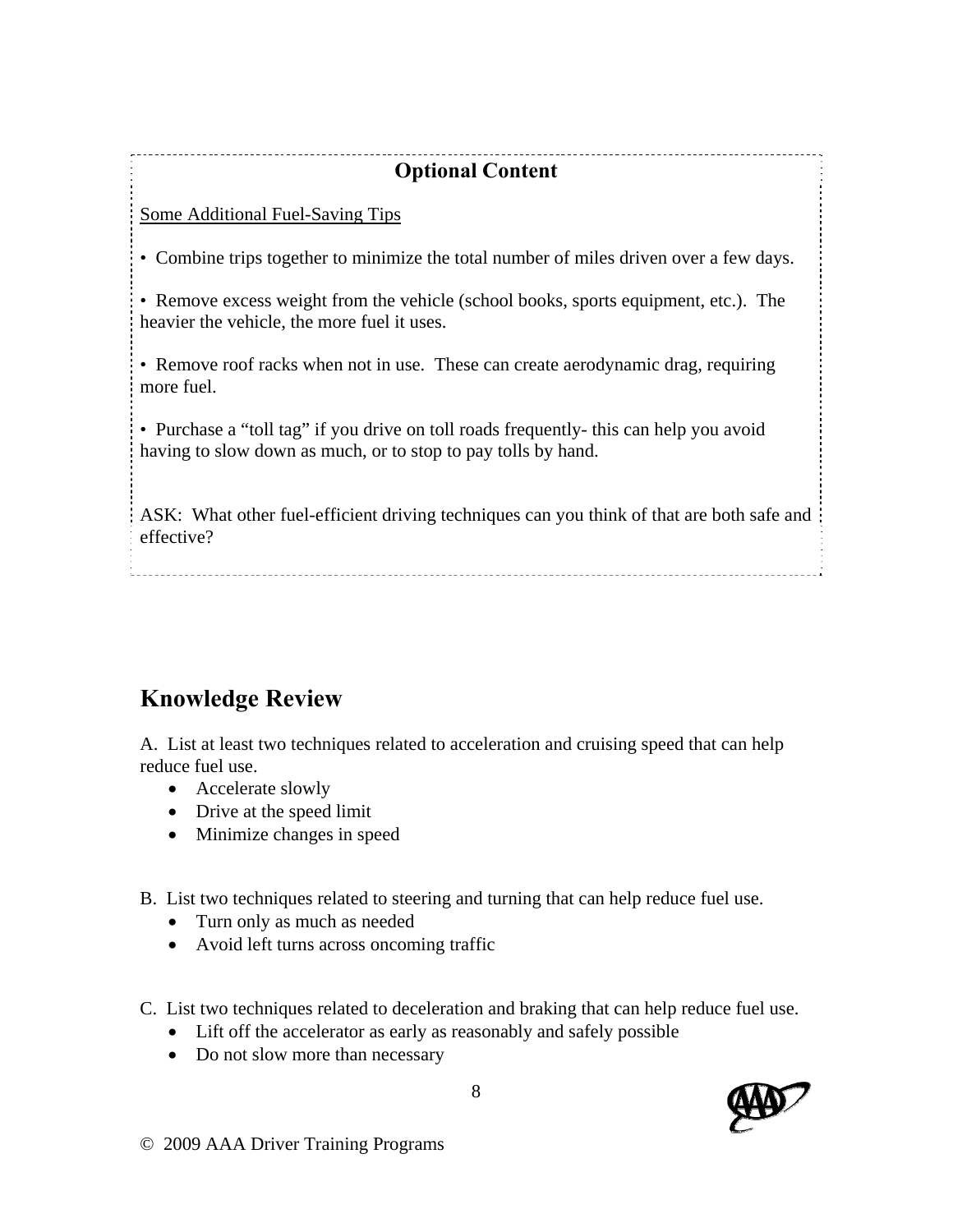### **Summary**

- Regardless what type of fuel, or energy source, is used (gasoline, diesel, electricity), there are always techniques you can apply to use less fuel
- We know that driving efficiently can save you money
	- o And that doing so has less effect on the environment
- Never trade off safety for fuel efficiency
	- o Safety needs to remain your first priority
	- o Fuel efficiency at the expense of safety yields no benefit
- **Overall** 
	- o Be smooth- Drive as if you had a mug filled to the top with water on the dash, and you didn't want to spill a drop
	- o A big key to doing this well is to use your eyes well, especially for maintaining a constant speed, and determining when and how much to slow down
- Here's the challenge to you: Work on these techniques every time you drive.
	- o Over time they will become habits- you won't even have to think about it any more
	- o Also over time, you can save a bundle of money and significantly reduce your impact on the environment

#### **Supplementary Information**

#### **Resources**

AAA Driver Training Programs (www.aaa.biz) AAA Public Affairs (www.aaapublicaffairs.com) AAA Foundation for Traffic Safety (aaafoundation.org) Fueleconomy.gov (www.fueleconomy.gov) Governors Highway Safety Association (www.ghsa.org) National Highway Traffic Safety Administration (NHTSA; www.nhtsa.dot.gov)

#### **References**

The EcoDriver's Manual. EcoDrivingUSA. How To Drive, 14<sup>th</sup> Edition. AAA. Responsible Driving. AAA.